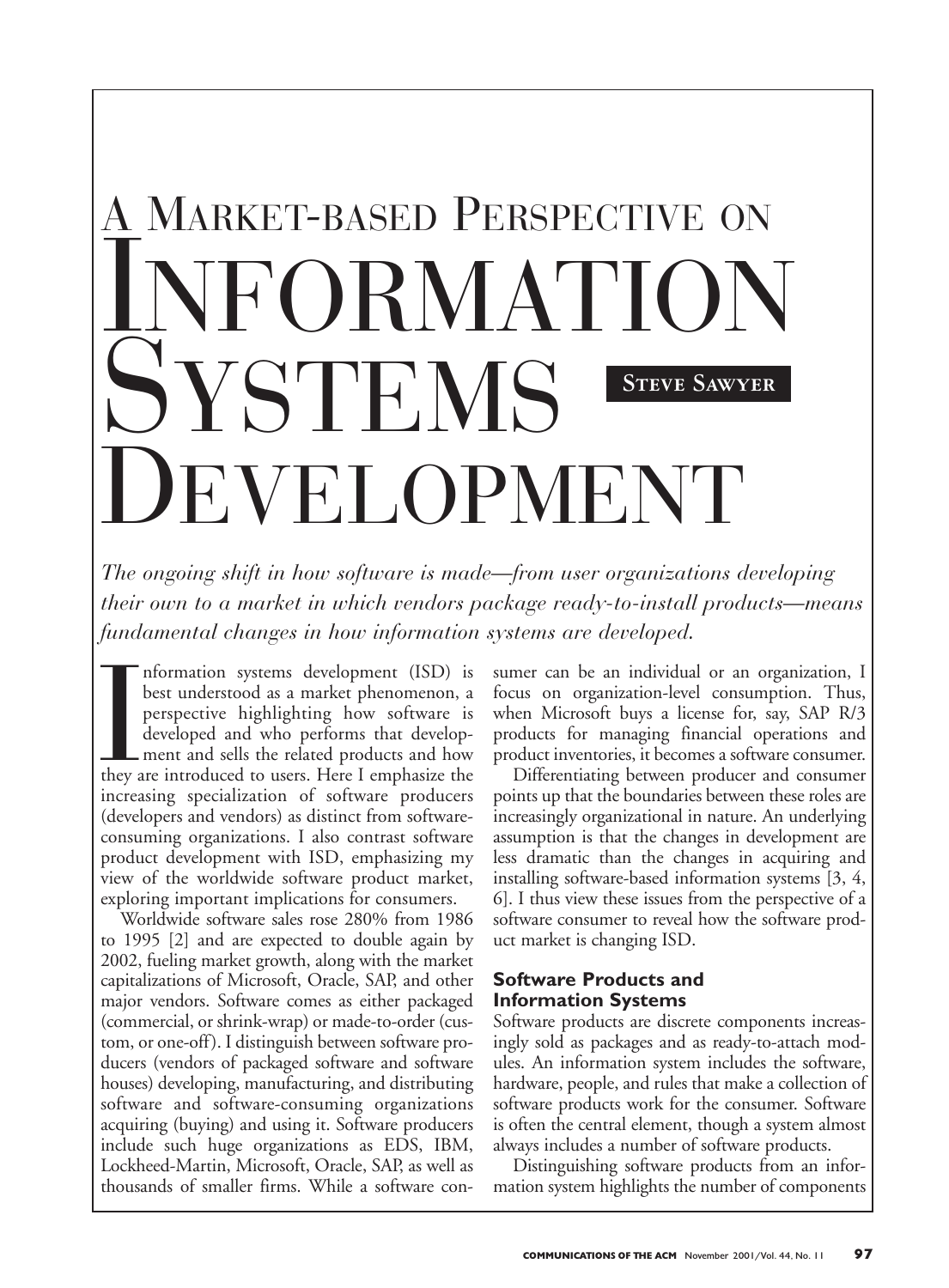that have to be assembled to create a working system. That number reflects the evolution of software-based systems from the approach typical in the early 1990s of being designed in-house and built from the code up by each user organization's own IT staff to today, when many (if not most) of a system's pieces are bought ready to be installed. As software development, manufacturing, and distribution increasingly become the work of specialized organizations, software-consuming organizations

increasingly assemble pieces, not build them. That is, software consumers focus on ISD, while vendors focus on developing packaged products.

Planning

Design

**Maintain** 

The software product market represents a forum for exchanging goods and services between producers and consumers. A market is a basic economic form arising when there is a need for a product or service and consumers have difficulty producing that good or service for themselves [11]. The consumer's need is an economic incentive for a producer to accept the risks inherent in creating something to sell.

A market can be defined in several ways, though certain principles or characteristics are common to all definitions. For example, markets are considered "visible"; that is, producers and consumers can find them. Observing any technology-oriented media outlet substantiates the software product market's visibility. Markets are also characterized by competition and organizational specialization. That is, due to competitive pressure, organizations involved in software development and distribution focus their efforts on a limited number of goods and/or services in order to compete effectively. For example, the giant German software manufacturer SAP AG makes and sells enterprise-level application software, not operating systems or databases. Still other companies, such as AMS and Anderson, provide software services. That is, they help install and integrate software (and hardware) products into consumer organizations' systems. The ongoing discussion as to whether Microsoft's role in the PC software products market is open (despite being found guilty in federal court of monopolistic practices last year) assumes a market perspective relative to the flow of information.

Another way to describe a market is that it forms when information "asymmetries," or gaps between information need and delivery, exist between producers and consumers. An information asymmetry means

it is difficult for one party to gain knowledge held by another party to make that good or perform that service. A market provides a means to substitute product or service transfer for knowledge transfer [11]. For example, some of the core information asymmetries in ISD, including requirements analysis and implemen-Project selection Project initiation Requirements analysis System needs analysis System planning System selection System initiation Product planning Product selection Product initiation Programming Test and install System installation System support and upgrade Product design Product development Product test and ship Product support Product function analysis Gap-fit comparison Product requirements defined **Consumer SDLC Producer SDLC**

**Table 1. Traditional SDLC and market-oriented SDLC compared.**

**Traditional SDLC The two parts of a market-based model of ISD**

tation, first identified by Gerry Weinberg [10] and Fred Brooks [1] more than 25 years ago, have not been alleviated by the evolutionary (albeit valuable) developments in software engineering. Despite being difficult for developers to build and deliver the kinds of systems users want, it is even more difficult for users to build and install their own systems.

Conversely, if knowledge transfer is the goal of the exchange between buyers and sellers, a hierarchy works best [11]. This means of delivering ISD knowledge is one reason traditional software process methods, such as the Software Engineering Institute's Capability Maturity Model, advocate for an internal software process/methods group to facilitate (internal) knowledge transfer. Buying a piece of software does not improve a consumer organization's ability to make that software. Moreover, buying a piece of software does not mean the consumer now has an information system.

#### **Market-Oriented Versus Traditional ISD**

To illustrate how a software product market changes ISD, I contrast a market-oriented approach with a simplification of the traditional "waterfall" model approach [9], or a stage model outlining the steps in software development. Despite its well-known shortfalls, the waterfall model encompasses many of the functions characterizing the ISD approach and is often honored in spirit more than in detail. I could also contrast the market-based approach to other ISD models, including rapid application development, evolutionary/spiral, and object-ori-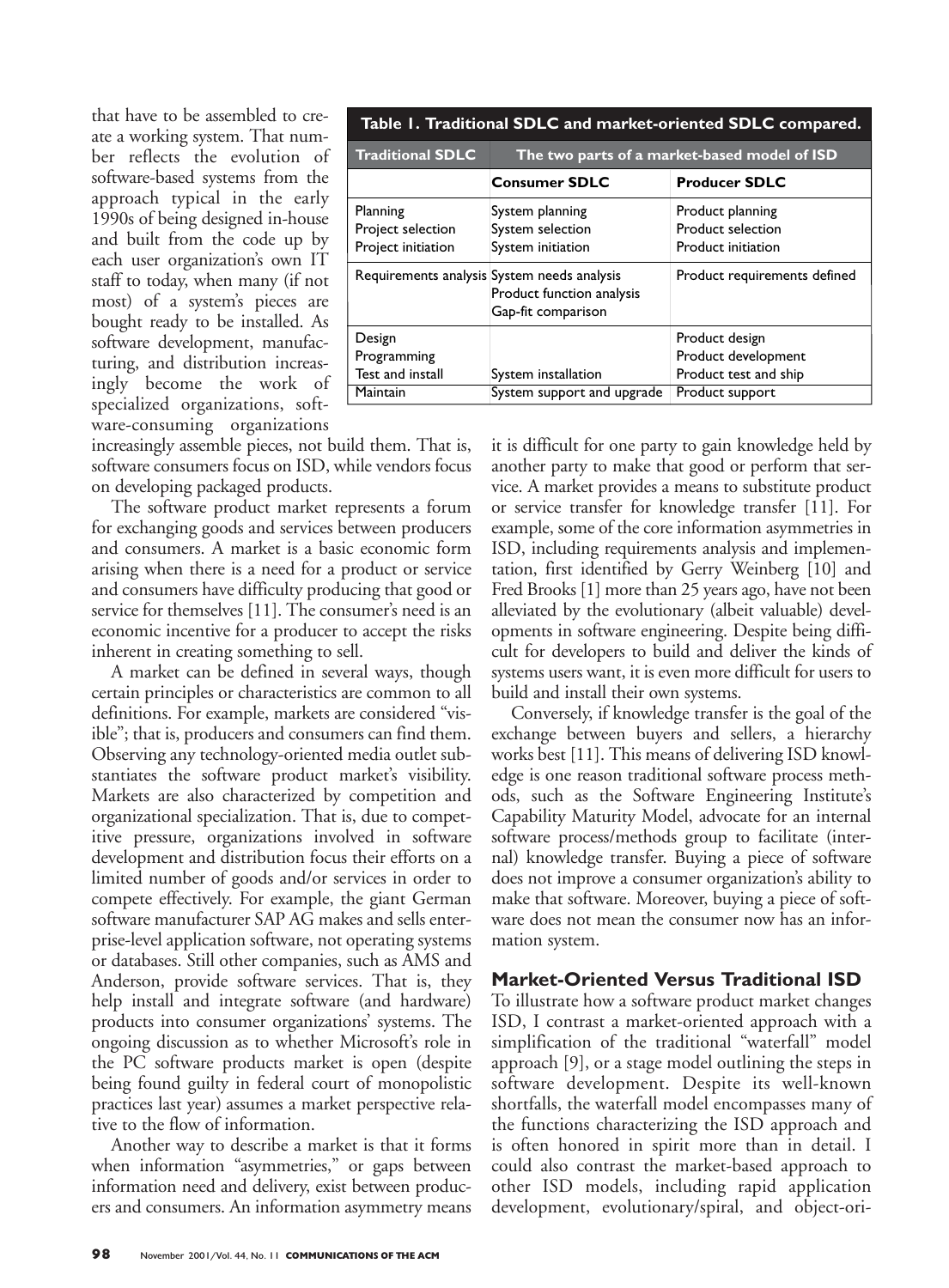| support for consumer organization SDLC.                                                                                                                                 |                                                                                                                                                                                                                                                                                                                                                              |
|-------------------------------------------------------------------------------------------------------------------------------------------------------------------------|--------------------------------------------------------------------------------------------------------------------------------------------------------------------------------------------------------------------------------------------------------------------------------------------------------------------------------------------------------------|
| <b>Traditional SDLC</b>                                                                                                                                                 | <b>Consumer SDLC</b>                                                                                                                                                                                                                                                                                                                                         |
| Requirements analysis:<br>Develop detailed requirements<br>Map requirements to specifications<br>Create specification document                                          | System needs analysis:<br>High-level functional needs (for RFP)<br>Critical features/functions needed<br>Product function analysis:<br>Market identification<br>Product features/functions assessment<br>Product comparison/selection<br>Gap-fit comparison:<br>Between product and organization.<br>Initial identification of customizations                |
| Test and Install:<br>Assemble modules<br>Test for reliable operations<br>Test for functional specifications<br>Install/distribute software<br>Train users on new system | System installation<br>Detailed requirements analysis:<br>Develop data structures and business rules<br>Decide configuration table settings<br>Additional customization<br>Business process changes<br>To fit new functionality<br>To accommodate missing functionality<br>Install/distribute software:<br>Train users:<br>On new system<br>In new processes |

## **Table 2. Changing analysis, implementation and**

ented. However, my goal here is to explain the market-based perspective and highlight how the emerging software product market is reshaping ISD.

The waterfall model is both more broadly known and just as useful as any of the other approaches [3, 6]. Implicit are at least two relevant assumptions: that ISD takes place within one organization (or, at least, is controlled by that organization when hiring contractors and consultants to build a custom product), thus reflecting vertical integration (a hierarchy); and that it is focused on building, not buying, software. These assumptions are appropriate because building (not buying) software was the waterfall model's intended purpose. However, these assumptions also obscure the market-oriented forces arising when software is bought, not built.

*Market-based model.* Table 1 outlines the emerging market-based model of ISD, which focuses on the stages of ISD performed by the consumer and the goals and the participants and their degrees of involvement at each stage. The phases of ISD now performed by software consumers include system planning, selection, initiation, product-feature analysis, installation, and support. Table 2 outlines the differences between traditional ISD and the market-oriented perspective's consumer ISD regarding analysis and installation.

For consumers**,** system planning, selection, and initiation are similar to the traditional waterfall phases, with two significant differences. First, a commitment to purchase means a significant investment, thus attracting senior management's attention and involvement. That is, the costs of buying large systems means acquiring software products is both a highly visible organizational activity and a significant capital investment. This scale of investment and strategic benefit implies senior management, not only IT leaders, is typically involved in software product selection. Moreover, as the cost of IT product investment increases, decisions are increasingly made by senior, not only IT, managers.

Second, and partly because of the combination of visibility and cost, these early phases are often performed in conjunction with third parties, including enterprise resource planning (ERP) vendor representatives and strategic IT consultants. Consumer senior

management's goal is developing a plan linking perceived organizational needs to known and emerging software products. The focus is senior management involvement, both line and technical; end users are not especially involved. The result is a request for proposal (RFP) or request for information (RFI) outlining how the combined market/needs analysis and implementation steps should take place. Selection is often driven by expectations of the technical trajectories of potential future vendor products as much as by specific internal needs. That is, a consumer organization has difficulty deviating from where, say, SAP R/3's designers and developers decide to take the product in the interests of their own business performance and perceived market needs.

The system-needs-and-product-features-analysis phase of market-based ISD grows out of RFP/RFI development, often supported by vendor representatives and IT consultants. It consists of two components: One is a high-level analysis of organizational needs whose goal is identification of critical organizational needs. The other involves identification and comparison of the functions and features of the various potential product solutions, including a "gap-fit" analysis, or the matching of product features to organizational needs. This analysis helps identify both the technical adjustments, or customizations, needed and the organizational processes that must be changed when the product's functions do not support these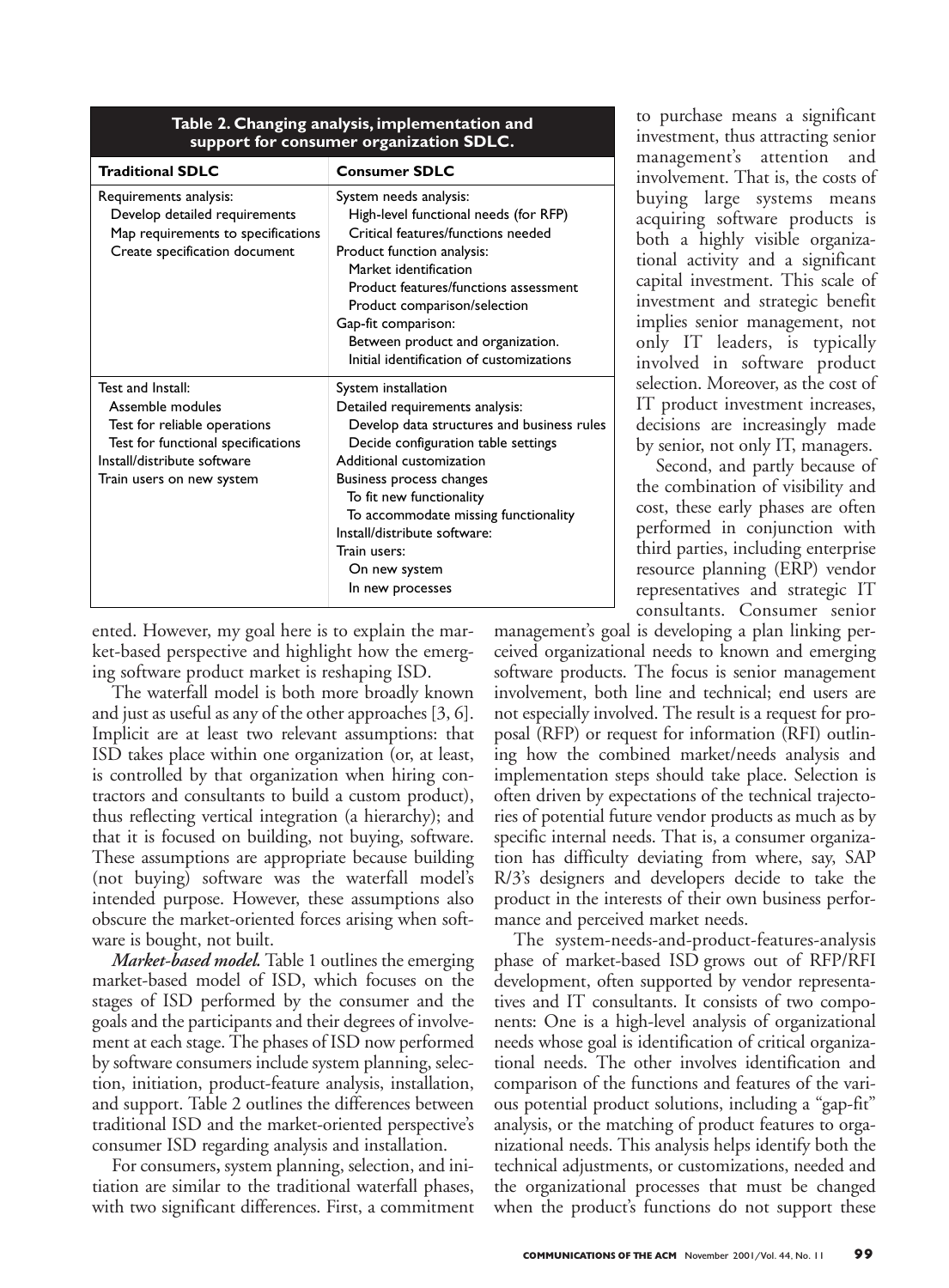processes. Typically, however, only high-level requirements are used by analysts to help assess which packaged or custom-built software product represents the best fit with the consumer's business criteria. The transition from analysis to system installation begins with the letting of contracts among the consumer, product vendor, and consultant to support implementation.

System installation means installing a vendor's product(s), generally with the help of third-party consultants contracted to customize the code and establish the proper table, parameter, and option settings, and, perhaps, guide the installation process as well. Typically, other third parties provide training and help-desk support. The goal of installation is to get the new software operating in a way that allows individual end users to help their organizations improve overall business performance. The installation phase is also where the contract drawn up at the conclusion of the features-versus-needs analysis process becomes especially important because it guides implementation, including who does what, as well as how costs are assigned to these activities.

ISD sequencing, along with the people involved and software functionality and its integration into business processes, means installation is a project of guided discovery, since identifying risk is difficult in advance. For example, it is common for most organizations installing an ERP system to have dozens of user groups, project teams, and ad-hoc committees involving hundreds, even thousands, of line workers, supporting technologists, and consultants working on this aspect of the project. Project planning must be adaptable, as system installation reflects the mutual adaptation of new software-based processes to existing organizational processes. Moreover, the need for flexibility suggests increased productivity lags installation, as users adapt to new software-based functionality and the altered business processes demanded or permitted by the new software.

Installation involves many detailed analysis issues. In the traditional systems development life cycle (SDLC), they were handled earlier, as part of the requirements analysis stage. In the market model of SDLC, detailed analysis comes after purchase. It is only during installation that users become deeply involved for the first time in assessing how the software meets their needs.

System support means maintaining the system's current, supported, version(s) of the software product(s). This phase of consumer SDLC represents the management of a diverse set of third-party service providers, as well as software and hardware vendors. Still, despite major changes in how consumer organization IT staff maintains a system's various computing components, end users see and experience a coherent system. Being responsible for supporting the installed system has critical implications for consumers. The range of vendors and consultants demands that consumers maintain complex multi-party service contracts.

#### **Implications**

The software services market will be increasingly important for the foreseeable future. Consumer organizations will learn to view software producers (vendors) as partner *and* producer while reconsidering some assumptions about ISD.

*Software services.* The software product market exists in part because of the participation of other nonsoftware-vendor participants, including consulting firms, system integrators, and third-party support, training, and service organizations, as well as other software producers, whose products bolt onto and extend the functionality of larger products. These additional players help bring software consumers and producers together, adding value to their transactions. That is, the software product market also gives rise to a software services market. For example, my data indicates service costs for an ERP installation are typically three times the combined costs of the related software and hardware alone (see the sidebar "Data Sources").

*Consumer's view.* The typical software product vendor's SDLC process is less important to the consumer than is the system's purpose. That is, vendors now focus on developing products, not systems [3, 5, 6, 12]. Thus, in the early stages of a producer's SDLC, the producer focuses on adapting its products to better reflect market needs, not the needs of a particular user organization. This market perspective suggests the consumer organization views the software producer's increased product attention as leading to changes in the way it interacts with vendors, reduced interest in (and visibility for) the producers software engineering efforts, and developers' minimal involvement in the consumer organization's implementation effort [2].

The increased separation of users from developers by both organizational and market boundaries changes how these groups interact. In traditional SDLC, early and close links between users and developers was considered critical. Today, software consumers and producers use a variety of intermediated means to communicate their needs to developers. For example, packaged software developers build to requirements gleaned from a variety of sources, including help-desk call-log analysis, market research, product reviews, and user groups, of which direct cus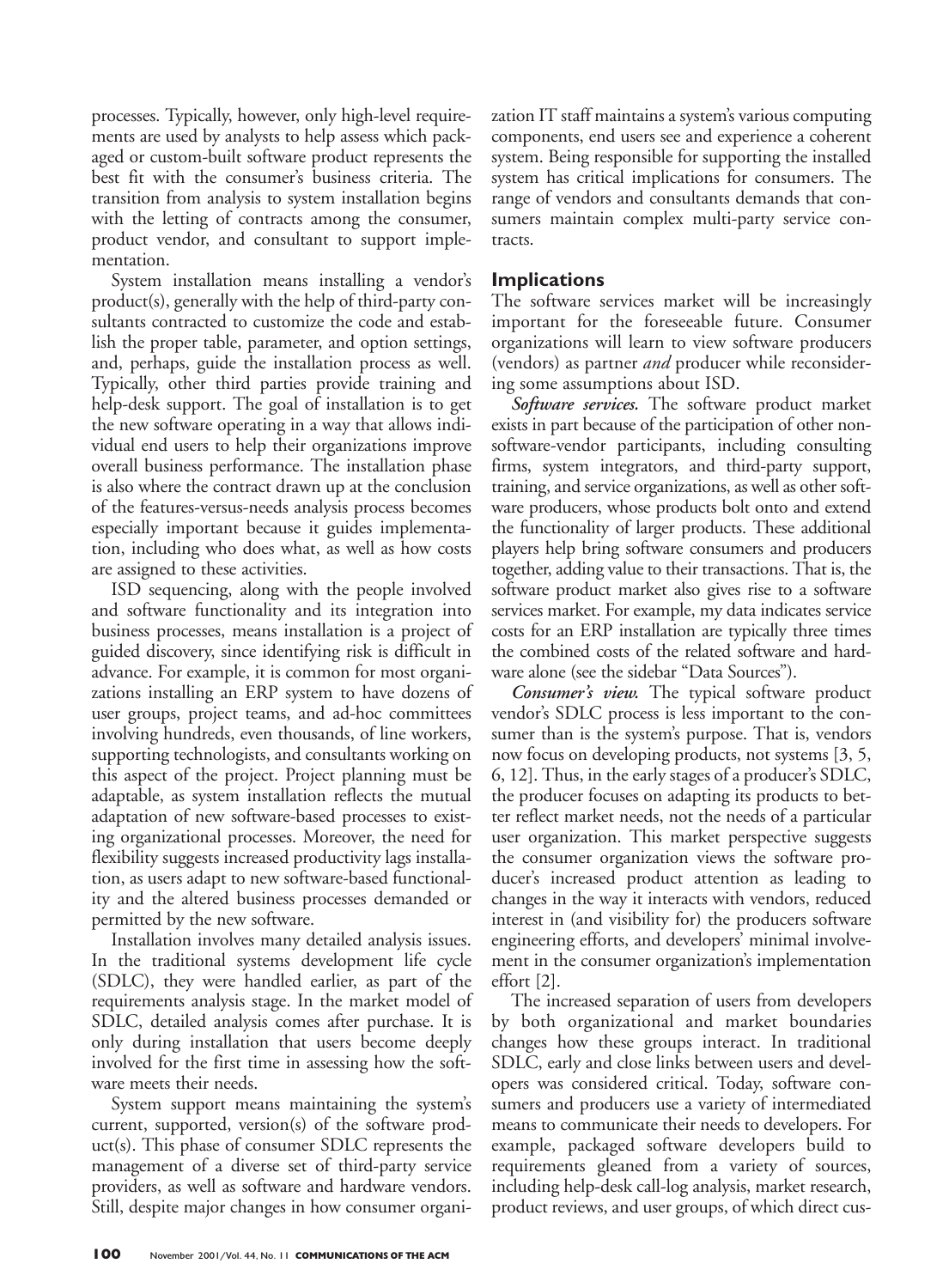tomer contact is one of the least likely means [7]. Consumers may communicate requirements via help desks, user groups, and contract documents, including RFPs and RFIs.

Another issue complicating the vendor-user relationship is that much of what we traditionally view as software engineering and development is now opaque to most consumer organizations. Since production is separated from consumption, software engineering methods, techniques, and tools are less important to the consumer than is the outcome of their use. That is, vendors are being evaluated by their potential customers on the basis of their products, not their processes. This product focus permeates how vendors develop software and is a fundamental aspect of why packaged software development differs from traditional in-house development [4].

A product focus also underlies how software maintenance changes in the software products market. For example, software vendors separate corrective maintenance, including patches, from other forms of software maintenance. Patches and workarounds are often provided to licensees at no cost beyond a subscription fee. However, the changes needed to smooth out poorly done but operable software functions become the basis of new releases for which vendors charge additional, often highly profitable licensing fees. That is, most of what was once maintenance in traditional SDLC now forms the basis of a product's next release and thus serves to generate additional revenue for the vendor over a number of years.

Software vendors often minimize their role in implementation. A dominant goal of software vendors is to "ship" their products, leaving it to others to implement them in consumer organizations [4]. This is but

#### **Data Sources**

In addition to drawing from the academic, professional, and trade literature on ISD and software development, I have drawn from two sets of my own empirical data derived from interviews, observations, and surveys. One I collected from nearly 100 software development teams at 24 companies making custom and packaged software, including operating systems, languages, and an array of applications. The other derive from two in-depth multiyear case studies I conducted 1995–2000. Both followed implementation of ERP software into a 3,000-employee \$500 million annual revenue U.S. services organization and a 600-employee \$500 million annual revenue U.S. manufacturing organization. **c**

one example of firm-level specialization in a market; builders build and integrators integrate. It also means opportunities for other firms to focus on implementation and become market intermediaries between buyers and sellers. In fact, without intermediaries, the software market would fail, since transactions between vendors and consumers are often quite complex.

Perhaps one of the most visible differences between a market-oriented ISD model and traditional SDLC is the increased importance of consultants, system integrators, and support firms that help bridge the consumer-producer relationship. For example, IT consultants are typically involved in helping consumer organizations make strategic IT investments. Moreover, IT consultants are often hired to assist a consumer organization with installation of software and incorporation of that software into its existing information systems. Other third parties may provide training, technical support, and even additional (add-on) products to extend the functionality of the system.

These changes to ISD suggest there is a need to develop consumer-focused techniques, such as workprocess analysis, gap-fit analysis, and market analysis. New work-process analysis techniques, including scenarios that help model typical usage patterns assist consumers assessing how well purchased software would actually meet their needs. More robust gap-fit techniques are also needed to enable consumers to assess the differences between software product functionality and their current organizational processes and needs. While these techniques exist in other areas of product-purchase evaluation, IT analysts in softwareconsuming organizations also need to adapt and incorporate more sophisticated skills in market analysis.

The market-oriented perspective on ISD also means that, for consumer organizations, current thinking regarding their IT people skill mix, roles, and governance structures may need to be reassessed to better reflect the tasks these people are now being asked to perform. For example, IT people in consumer organizations should know about contracts and contractual negotiations, the products and services available in the market, and the values and costs of third-party support. IT people also need to learn the tactics involved in influencing vendors, including user groups, focus groups, and product testing. Moreover, their role within consumer organizations increasingly involves supporting standards, providing technical and market trend analysis, and supervising third-party work to install, maintain, and support a system's various components.

Changes in the roles of and skills needed by the consumer organization's IT professionals suggest that approaches to teaching ISD should evolve to better